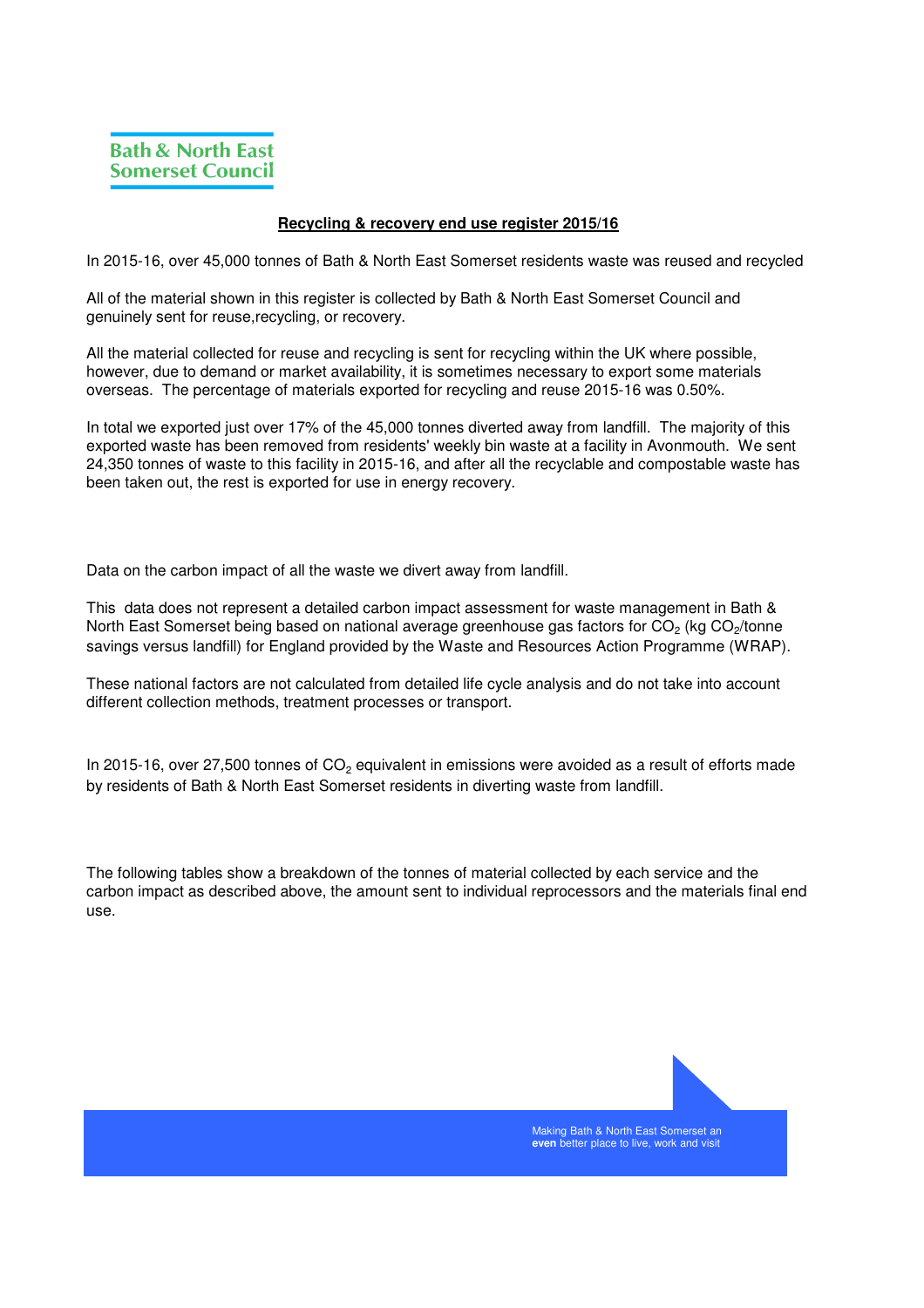|  |  |  | NB. The following represents only the Household Waste (also including C&D waste) diverted from landfill in Bath & North East Somerset |
|--|--|--|---------------------------------------------------------------------------------------------------------------------------------------|
|--|--|--|---------------------------------------------------------------------------------------------------------------------------------------|

| <b>KERBSIDE</b><br><b>COLLECTIONS</b> | <b>RECYCLED</b><br>(TONNES) | <b>ENERGY</b><br><b>RECOVERY</b><br>(TONNES) | <b>REUSED</b><br>(TONNES) | <b>CARBON SAVED</b><br>(TONNES CO <sub>2</sub><br><b>EQUIVALENT)</b> | <b>COLLECTION</b><br><b>CONTRACTOR</b> | <b>REPROCESSOR</b>                                                                                        | <b>EXPORTED</b><br>(TONNES) | <b>END USE</b>                                                                                                             |
|---------------------------------------|-----------------------------|----------------------------------------------|---------------------------|----------------------------------------------------------------------|----------------------------------------|-----------------------------------------------------------------------------------------------------------|-----------------------------|----------------------------------------------------------------------------------------------------------------------------|
| <b>Aluminium Foil</b>                 | 0.00                        | 0.00                                         | 0.00                      | $\overline{0}$                                                       | Kier                                   | Novelis UK Ltd., Warrington                                                                               | 0.00                        | Remelted for production of new aluminium                                                                                   |
| <b>Aluminium Cans</b>                 | 136.08                      | 0.00                                         | 0.00                      | 1261                                                                 | Kier                                   | Novelis UK Ltd., Warrington<br>Morris Metals, Doncaster                                                   | 0.00                        | cans                                                                                                                       |
| <b>Steel Cans</b>                     | 411.45                      | 0.00                                         | 0.00                      | 740.28                                                               | Kier                                   | DN11 0PS                                                                                                  | 0.00                        | Used in new steel products                                                                                                 |
| <b>Car Batteries</b>                  | 8.59                        | 0.00                                         | 0.00                      | 4.84                                                                 | Kier                                   | G&P Batteries, Darlaston,<br><b>West Midlands</b>                                                         | 0.00                        | Separated into fractions and reprocessed into<br>new batteries or reused as raw materials ie.<br>Scrap metal and plastic   |
| <b>Cardboard</b>                      | 1,999.63                    | 0.00                                         | 0.00                      | 1788.07                                                              | Kier                                   | D S Smith Recycling, Avon<br>Mill Lane, Bristol                                                           | 0.00                        | Reprocessed into new cardboard                                                                                             |
|                                       | 603.70                      | 0.00                                         | 0.00                      | 539.83                                                               | Kier                                   | Edwards Recycling, The<br>Recycling Centre, Essex<br>LG11 0JD                                             | 0.00                        | Reprocessed into new cardboard                                                                                             |
| <b>Clothing &amp; Footwear</b>        | 88.26                       | 0.00                                         | 0.00                      | 178.99                                                               | Kier                                   | <b>Bristol Textiles Recyclers Ltd.</b><br>Bristol BS2 0TD                                                 | 79.43                       | Exported to Africa, Eastern Europe and<br>Indian sub-continent                                                             |
| <b>Co-Mingled</b>                     | 101.40                      | 0.00                                         | 0.00                      | 0                                                                    | Kier                                   | Pure Recycling, Warwickshire                                                                              | 0.00                        | Reprocessed into new products                                                                                              |
| <b>Engine Oil</b>                     | 4.08                        | 0.00                                         | 0.00                      | 2.96                                                                 | Kier                                   | Eco-Oil Ltd, Avonmouth                                                                                    | 0.00                        | Reprocessed into low -grade fuel oil for                                                                                   |
| <b>Food Waste</b>                     | 4,008.36                    | 0.00                                         | 0.00                      | 1961.19                                                              | Kier                                   | Malaby Biogas Ltd<br>Bore Hill Farm Biodigester<br>Deverill Road<br>Warminster BA12 8BF                   | 0.00                        | asphalt plants and generators<br>Reprocessed into useable compost, & for<br>agricultural use                               |
| <b>Fridges &amp; Freezers</b>         | 19.68                       | 0.00                                         | 0.00                      | 12.91                                                                | Bath & North East Somerset<br>Council  | Sims<br><b>Gatton Road</b><br><b>Bristol</b><br>BS2 9SH                                                   | 0.00                        | Degassed and broken up into separate<br>components for recycling                                                           |
|                                       | 6,692.10                    | 0.00                                         | 0.00                      | 1816.9                                                               |                                        | Bracken Down Ltd. On farm<br>composting at Green Ore                                                      | 0.00                        | Composted for agricultural use on site                                                                                     |
|                                       | 52.20                       | 0.00                                         | 0.00                      | 14.17                                                                | Bath & North East Somerset             | Hills Waste Management,                                                                                   | 0.00                        |                                                                                                                            |
| <b>Garden Waste</b>                   | 135.22                      | 0.00                                         | 0.00                      | 36.71                                                                | Council                                | Calne, Wiltshire<br>Viridor Waste Ltd.<br>Composting facility at Caste<br>Carv                            | 0.00                        | Reprocessed into usuable compost                                                                                           |
| <b>Mixed Glass</b>                    | 4,458.60                    | 0.00                                         | 0.00                      | 1040.69                                                              | Kier                                   | Recresco, Unit 60, Springvale<br>Industrial Estate, Cwmbran<br><b>NP44 5BE</b>                            | 0.00                        | Reprocessed into new bottles and jars                                                                                      |
| <b>Household Batteries</b>            | 7.89                        | 0.00                                         | 0.00                      | 4.44                                                                 | Kier                                   | G&P Batteries, Darlaston,<br>West Midlands                                                                | 0.00                        | Separated into fractions and reprocessed into<br>new batteries or reused as raw materials ie.<br>Scrap metal and plastic   |
|                                       | 1,069.01                    | 0.00                                         | 0.00                      | 866.45                                                               | Kier                                   | Aylesford Newsprint Ltd. Kent                                                                             | 0.00                        | Reprocessed into 100% recycled paper for<br>newsprint                                                                      |
| <b>Paper/Mixed paper</b>              | 3,112.46                    | 0.00                                         | 0.00                      | 2522.69                                                              | Kier                                   |                                                                                                           | 0.00                        | Reprocessed into 100% recycled paper for<br>newsprint                                                                      |
| <b>Mixed Plastics</b>                 | 1,258.25                    | 0.00                                         | 0.00                      | 1528.81                                                              | Kier                                   | Roydon Group PLC, Unit 1-3<br>Junction Business Park, Rake<br>Lane, Swinton, Manchester<br><b>M27 8LR</b> | 0.00                        | Sorted, graded and shredded. Recycled into<br>new plastic items including pipes, films,<br>compost bins and fleece jackets |
| <b>Toner Cartridges</b>               | 2.14                        | 0.00                                         | 0.00                      | $\Omega$                                                             | Kier                                   | Greensource Solutions,<br><b>Bristol</b>                                                                  | 0.00                        | Re-filled and re-used, or recycled.                                                                                        |
| <b>Small WEEE</b>                     | 40.52                       | 0.00                                         | 0.00                      | 60.03                                                                | Kier                                   | Sims                                                                                                      | 0.00                        | Individual components recycled                                                                                             |
| <b>BRING BANKS</b>                    | <b>RECYCLED</b><br>(TONNES) | <b>ENERGY</b><br><b>RECOVERY</b><br>(TONNES) | <b>REUSED</b><br>(TONNES) | <b>CARBON SAVED</b><br>(TONNES CO <sub>2</sub><br><b>EQUIVALENT)</b> | <b>COLLECTION</b><br><b>CONTRACTOR</b> | <b>REPROCESSOR</b>                                                                                        | <b>EXPORTED</b><br>(TONNES) | <b>END USE</b>                                                                                                             |
| <b>Aluminium Cans</b>                 | 0.00                        | 0.00                                         | 0.00                      | 0                                                                    | Kier                                   | Novelis UK Ltd., Warrington                                                                               | 0.00                        | Smelted into aluminium ingots for production<br>of new aluminium cans                                                      |
| <b>Steel Cans</b>                     | 0.00                        | 0.00                                         | 0.00                      | $\mathsf 0$                                                          | Kier                                   | Morris Metals, Doncaster<br>DN11 OPS                                                                      | 0.00                        | Used in new steel products                                                                                                 |
|                                       | 0.00                        | 0.00                                         | 3.01                      | $\mathsf 0$                                                          | Oxfam                                  | Oxfam                                                                                                     | 0.00                        | Sold in charity shops, if not sold recycled by                                                                             |
| Paper - Books                         | 0.00                        | 0.00                                         | 5.70                      | 0                                                                    | <b>British Heart Foundation</b>        | <b>British Heart Foundation</b>                                                                           | 0.00                        | Precycle<br>Sold in charity shops, if not sold recycled                                                                    |
|                                       | 0.00                        | 0.00                                         | 0.00                      | 0                                                                    | Oxfam                                  | <b>Waste Saver</b>                                                                                        | 0.00                        | Majority sent abroad, if unsuitable then<br>recvcled                                                                       |
|                                       | 0.00                        | 0.00                                         | 2.63                      | 15.76                                                                | Traid                                  | Lawrence M Barry & Co                                                                                     | 2.63                        | Sold in charity shops or sent abroad to Africa<br>and Eastern Europe                                                       |
| <b>Textiles</b>                       | 0.00                        | 0.00                                         | 7.55                      | 45.2                                                                 | Green World Recycling                  | Green World Recycling                                                                                     | 7.55                        | Majority sent abroad to Eastern Europe if<br>unsuitable then recycled                                                      |
|                                       | 0.00                        | 0.00                                         | 9.09                      | 54.4                                                                 | Bag it Up                              | Bag it Up                                                                                                 | 9.09                        | Majority sent abroad, if unsuitable then<br>recycled                                                                       |
|                                       | 0.00                        | 0.00                                         | 18.65                     | 111.64                                                               | <b>British Heart Foundation</b>        | <b>British Heart Foundation</b>                                                                           | 0.00                        | Sold in charity shops or recycled by local rag<br>merchant                                                                 |
|                                       | 0.00                        | 0.00                                         | 1.56                      | 9.34                                                                 | Planet Aid                             | <b>Planet Aid</b>                                                                                         | 1.56                        | Majority sent abroad, if unsuitable then                                                                                   |
| <b>Shoes/Textiles</b>                 | 0.00                        | 0.00                                         | 6.20                      | 12.57                                                                | European Recycling<br>Company,         | European Recycling<br>Company,                                                                            | 6.20                        | recycled<br>Majority sent abroad, if unsuitable then<br>recycled                                                           |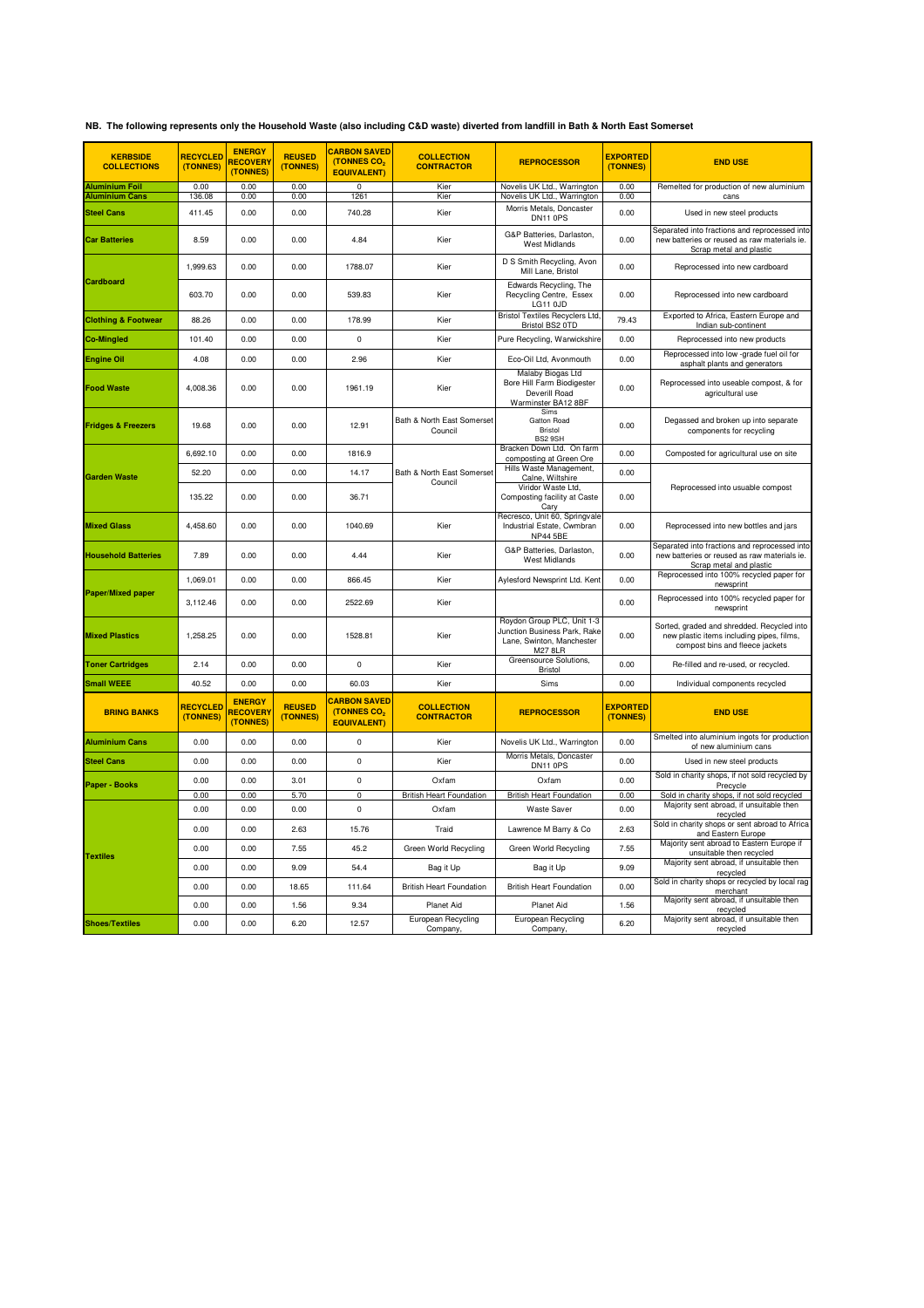| <b>RECYCLING CENTRES</b>                  | <b>RECYCLED</b><br>(TONNES) | <b>ENERGY</b><br><b>RECOVERY</b><br>(TONNES) | <b>REUSED</b><br>(TONNES) | <b>CARBON SAVED</b><br>(TONNES CO <sub>2</sub><br><b>EQUIVALENT)</b> | <b>COLLECTION</b><br><b>CONTRACTOR</b>                  | <b>REPROCESSOR</b>                                                                                         | <b>EXPORTED</b><br>(TONNES) | <b>END USE</b>                                                                                                             |
|-------------------------------------------|-----------------------------|----------------------------------------------|---------------------------|----------------------------------------------------------------------|---------------------------------------------------------|------------------------------------------------------------------------------------------------------------|-----------------------------|----------------------------------------------------------------------------------------------------------------------------|
| <b>Bicycles</b>                           | 0.00                        | 0.00                                         | 4.96                      | 0                                                                    |                                                         | Jole Rider, local charity                                                                                  | 0.00                        | Reconditioned for reuse                                                                                                    |
| <b>Bric-a-brac</b>                        | 0.00                        | 0.00                                         | 0.00                      | $\overline{0}$                                                       | Shaw Trust, local charity                               |                                                                                                            | 0.00                        | Sold on for reuse                                                                                                          |
| <b>Books</b>                              | 0.00                        | 0.00                                         | 100.07                    | $\mathbf 0$                                                          | <b>British Heart Foundation</b>                         |                                                                                                            | 0.00                        | Sold on in shops for reuse                                                                                                 |
| <b>Mixed Cans</b>                         | 12.76                       | 0.00                                         | 0.00                      | 50.59                                                                | Kier                                                    | Novelis UK Ltd., Warrington                                                                                | 0.00                        | Used in new products<br>Separated into fractions and reprocessed into                                                      |
| <b>Car Batteries</b>                      | 37.99                       | 0.00                                         | 0.00                      | 21.39                                                                | G&P Batteries, Darlaston, West Midlands                 |                                                                                                            | 0.00                        | new batteries or reused as raw materials ie.<br>Scrap metal and plastic                                                    |
| <b>Cardboard</b>                          | 634.80                      | 0.00                                         | 0.00                      | 567.64                                                               | Bath & North East Somerset<br>Council & May Gurney Ltd. | Newport Paper Company<br>Aston House, 3 Springfield<br>Industrial Estate, Newport,<br>Shropshire, TF10 7NB | 0.00                        | Reprocessed into new cardboard                                                                                             |
| <b>Cardboard &amp; Paper</b><br>(Mixed)   | 2.14                        | 0.00                                         | 0.00                      | 1.87                                                                 | Bath & North East Somerset<br>Council & May Gurney Ltd. | Newport Paper Company<br>Aston House, 3 Springfield<br>Industrial Estate, Newport,<br>Shropshire, TF10 7NB | 0.00                        | Reprocessed into new paper/card                                                                                            |
| <b>Clothing</b>                           | 0.00                        | 0.00                                         | 220.94                    | 1322.74                                                              | Kier                                                    | <b>Bristol Textiles Recyclers Ltd.</b><br>Bristol BS2 0TD                                                  | 198.84                      | Exported to Africa, Eastern Europe and<br>Indian sub-continent                                                             |
| <b>Food Waste</b>                         | 4.58                        | 0.00                                         | 0.00                      | $\mathbf 0$                                                          | MJ Church                                               | Malaby Biogas Ltd<br>Bore Hill Farm Biodigester<br>Deverill Road<br>Warminster BA12 8BF                    | 0.00                        | Reprocessed into useable compost, & for<br>agricultural use                                                                |
| <b>Footwear</b>                           | 0.00                        | 0.00                                         | 28.99                     | $\mathsf 0$                                                          |                                                         | European Recycling Company,                                                                                | 28.99                       | Exported to developing countries for reuse.                                                                                |
| <b>Engine Oil</b>                         | 18.52                       | 0.00                                         | 0.00                      | 13.43                                                                | West Oils Environmental, Gloucester                     |                                                                                                            | 0.00                        | Reprocessed into low -grade fuel oil for<br>asphalt plants and generators                                                  |
| <b>Fluorescent Tubes</b>                  | 2.86                        | 0.00                                         | 0.00                      | $\mathsf 0$                                                          | Mercury Recycling Ltd, Manchester                       |                                                                                                            | 0.00                        | Seperated into component fractions and<br>recycled                                                                         |
| <b>Fridges &amp; Freezers</b>             | 203.24                      | 0.00                                         | 0.00                      | 133.33                                                               |                                                         | Sims                                                                                                       | 0.00                        | Degassed and broken up into separate<br>components for recycling                                                           |
| <b>Furniture</b>                          | 0.00                        | 0.00                                         | 16.70                     | 15.38                                                                | Bath & North East Somerset<br>Council                   | Bath & North East Somerset<br>Council                                                                      | 0.00                        | Sold on for reuse at low prices to people on<br>low incomes                                                                |
|                                           | 1,595.82                    | 0.00                                         | 0.00                      | 433.27                                                               | Bath & North East Somerset<br>Council                   | Bracken Down Ltd. On farm<br>composting at Green Ore                                                       | 0.00                        | Composted for agricultural use on site                                                                                     |
| <b>Garden Waste</b>                       | 1,629.32                    | 0.00                                         | 0.00                      | 442.36                                                               |                                                         | Viridor Waste Ltd,<br>Composting facility at Caste<br>Cary                                                 | 0.00                        | Reprocessed into usuable compost                                                                                           |
|                                           | 1,085.73                    | 0.00                                         | 0.00                      | 294.78                                                               |                                                         | Hills Waste Management,<br>Calne, Wiltshire                                                                | 0.00                        |                                                                                                                            |
| <b>Gas Bottles</b>                        | 0.00                        | 0.00                                         | 9.95                      | $\mathbf 0$                                                          |                                                         | Bale Group Ltd, Honiton                                                                                    |                             | Reuse if returnable otherwise materials are<br>recycled                                                                    |
| <b>Mixed Glass</b>                        | 188.39                      | 0.00                                         | 0.00                      | 43.97                                                                | Kier                                                    | O-I Manufacturing UK.,<br>Harlow, Doncaster or<br>Knottingley                                              | 0.00                        | Reprocessed into new bottles and jars                                                                                      |
| <b>Electricals - White</b><br>goods       | 110.22                      | 0.00                                         | 0.00                      | 139.5                                                                | <b>SIMS Metals, Newport</b>                             | Valpack, Warwickshire                                                                                      | 0.00                        | Broken down into separate components for<br>recycling                                                                      |
| <b>Electricals - Small</b><br>mixed goods | 569.10                      | 0.00                                         | 0.00                      | 843.18                                                               | SIMS Metals, Newport                                    | Valpack, Warwickshire                                                                                      | 0.00                        | Broken down into separate components for<br>recycling                                                                      |
| Paper                                     | 306.38                      | 0.00                                         | 0.00                      | 248.32                                                               | Kier                                                    | Aylesford Newsprint Ltd. Kent                                                                              | 0.00                        | Reprocessed into 100% recycled paper for<br>newsprint                                                                      |
| Plasterboard / Gypsum                     | 142.18                      | 0.00                                         | 0.00                      | 19.74                                                                |                                                         | <b>Commercial Recycling</b>                                                                                | 0.00                        | Shredded and either sent for use in either<br>manufacture of new plasterboard or cement                                    |
| <b>based products</b>                     | 207.72                      | 0.00                                         | 0.00                      | 28.84                                                                | <b>Hills Waste Solutions</b>                            |                                                                                                            | 0.00                        | Shredded and either sent for use in either<br>manufacture of new plasterboard or cement                                    |
| <b>Mixed Plastics</b>                     | 31.66                       | 0.00                                         | 0.00                      | 38.47                                                                | Kier                                                    | Roydon Group PLC, Unit 1-3<br>Junction Business Park, Rake<br>Lane, Swinton, Manchester                    | 0.00                        | Sorted, graded and shredded. Recycled into<br>new plastic items including pipes, films,<br>compost bins and fleece jackets |
| <b>Rubble</b>                             | 5,093.52                    | 0.00                                         | 0.00                      | 45.73                                                                | Bath & North East Somerset<br>Council                   | MJ Church Plant, Star Farm,<br>Marshfield                                                                  | 0.00                        | Screen and crushed to for resale as<br>aggregrates                                                                         |
| <b>Scrap Metal</b>                        | 1,328.84                    | 0.00                                         | 0.00                      | 2975.12                                                              |                                                         | Sims Metals, Avonmouth                                                                                     | 0.00                        | Seperated by metal type and recycled                                                                                       |
| <b>TV's &amp; Monitors</b>                | 203.72                      | 0.00                                         | 0.00                      | 0                                                                    | SIMS Metals, Newport                                    | Valpack, Warwickshire                                                                                      | 0.00                        | Broken down into separate components for<br>recycling                                                                      |
| <b>Tyres</b>                              | 43.65                       | 0.00                                         | 0.00                      | 83.38                                                                | RJ Kings, Farrington Gurney                             | Western Tyres, Avonmouth                                                                                   | 0.00                        | Shredded and used to make new rubber<br>products such as new tyres and running<br>tracks                                   |
| Vegetable Oil                             | 4.48                        | 0.00                                         | 0.00                      | $\mathsf 0$                                                          |                                                         | C&D Oils Ltd, Newport                                                                                      | 0.00                        | Reprocessed into Biodiesel and lubricants                                                                                  |
| <b>WEEE Reuse</b>                         | 0.00                        | 0.00                                         | 5.31                      | 3.48                                                                 | Sofa Project                                            |                                                                                                            | 0.00                        | Repaired/refurbished to be sold in shops. If<br>beyond repair either used for spare parts or<br>broken down for recycling  |
| Wood                                      | 3.613.05                    | 0.00                                         | 0.00                      | 4610.13                                                              | Bath & North East Somerset<br>Council                   | Viridor Waste Ltd. Filton<br><b>Transfer Station, Bristol</b>                                              | 0.00                        | Chipped for reuse in new products                                                                                          |